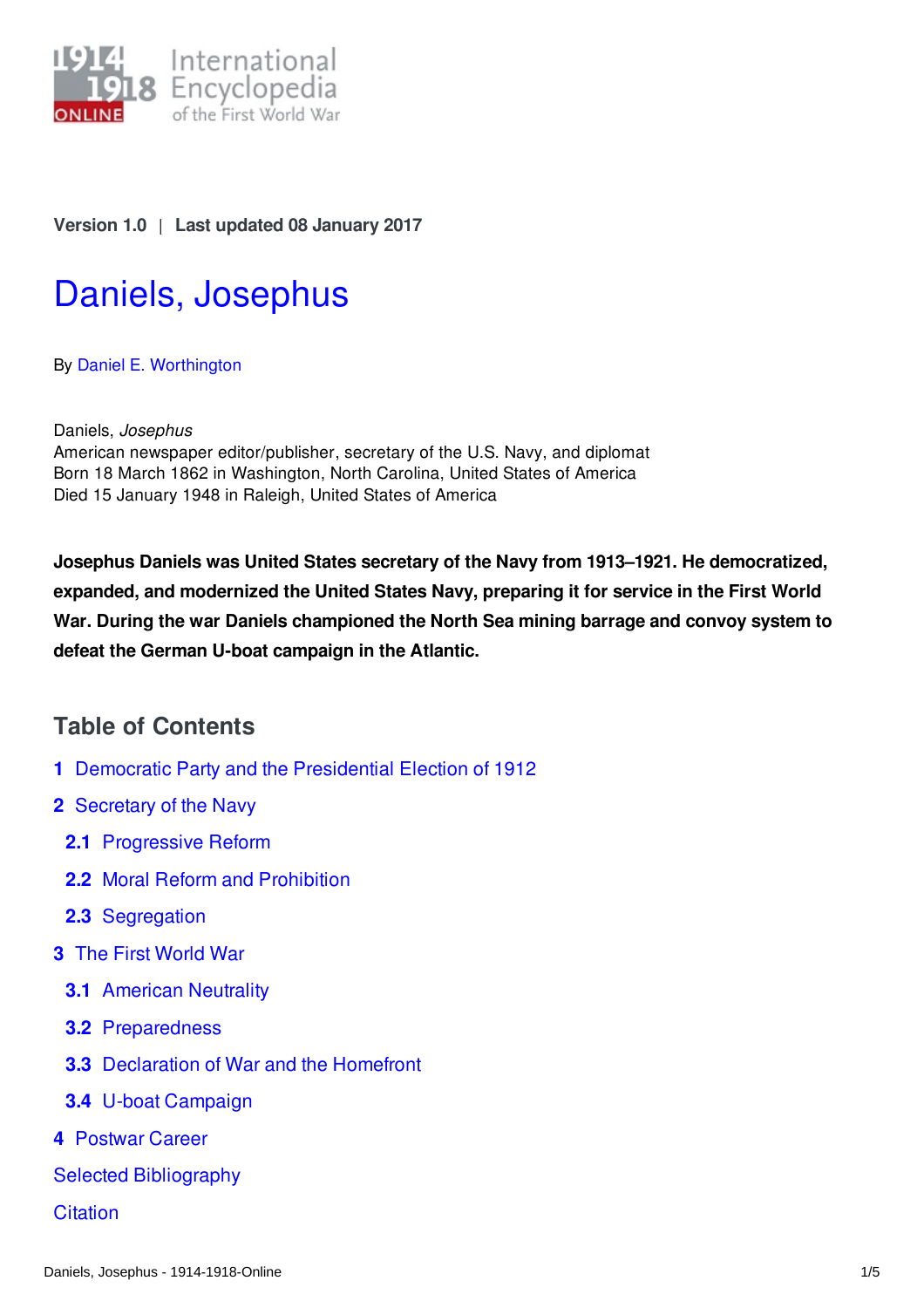# <span id="page-1-0"></span>**1. Democratic Party and the Presidential Election of 1912**

As editor and publisher of the *Democratic News and Observer* in Raleigh, North Carolina, Josephus Daniels (1862-1948) was a Democratic Party stalwart who supported Woodrow Wilson [\(1856–1924\)](/index/names/118643401) in the presidential election of 1912. Wilson rewarded Daniels with the position of secretary of the Navy.

# <span id="page-1-1"></span>**2. Secretary of the Navy**

## <span id="page-1-2"></span>**2.1. Progressive Reform**

Daniels inherited a tradition-laden military service that was ill-equipped for modern naval [warfare](/article/naval_warfare_usa). A crusading reformer, Daniels proceeded to democratize and modernize the Navy in the progressive spirit of Wilson's New Freedom domestic reform agenda. Daniels devoted much time and energy to improving the life of the common seaman. The enlisted men were poor, uneducated, and downtrodden, with little hope for promotion within the service or upward mobility after their enlistments ended. Daniels envisioned each ship and station as a training school dedicated to advancing the intellectual, moral, and vocational development of the sailor. Congress blocked his plan to admit enlisted men to the Naval Academy, but he instituted occupational training programs aboard all ships. He championed compulsory remedial education for illiterate sailors.

## <span id="page-1-3"></span>**2.2. Moral Reform and Prohibition**

A devout Methodist and teetotaler, Daniels concentrated heavily on the seaman's moral and spiritual health. He increased the number of chaplains in the service and insisted that all ships hold Sabbath services. Daniels worked with city governments to reduce or eliminate prostitution and red-light districts around naval bases. He also prohibited the Navy from issuing condoms to sailors. Believing that prostitution and liquor were closely associated, Daniels issued an unpopular order in June 1914 prohibiting alcohol consumption aboard navy ships and at naval yards and stations.

## <span id="page-1-4"></span>**2.3. Segregation**

A staunch proponent of white supremacy, Daniels brought racial segregation to the Navy Department. He extended Jim Crow laws to cafeterias, lavatories, and offices, ending a fifty-year tradition of integration in the Navy's bureaus. Daniels also joined southerners in the cabinet and in Congress who devised ways to exclude African-Americans from federal employment.

# <span id="page-1-5"></span>**3. The First World War**

## <span id="page-1-6"></span>**3.1. American Neutrality**

Daniels feared that American involvement in the Great War would destroy Wilson's New Freedom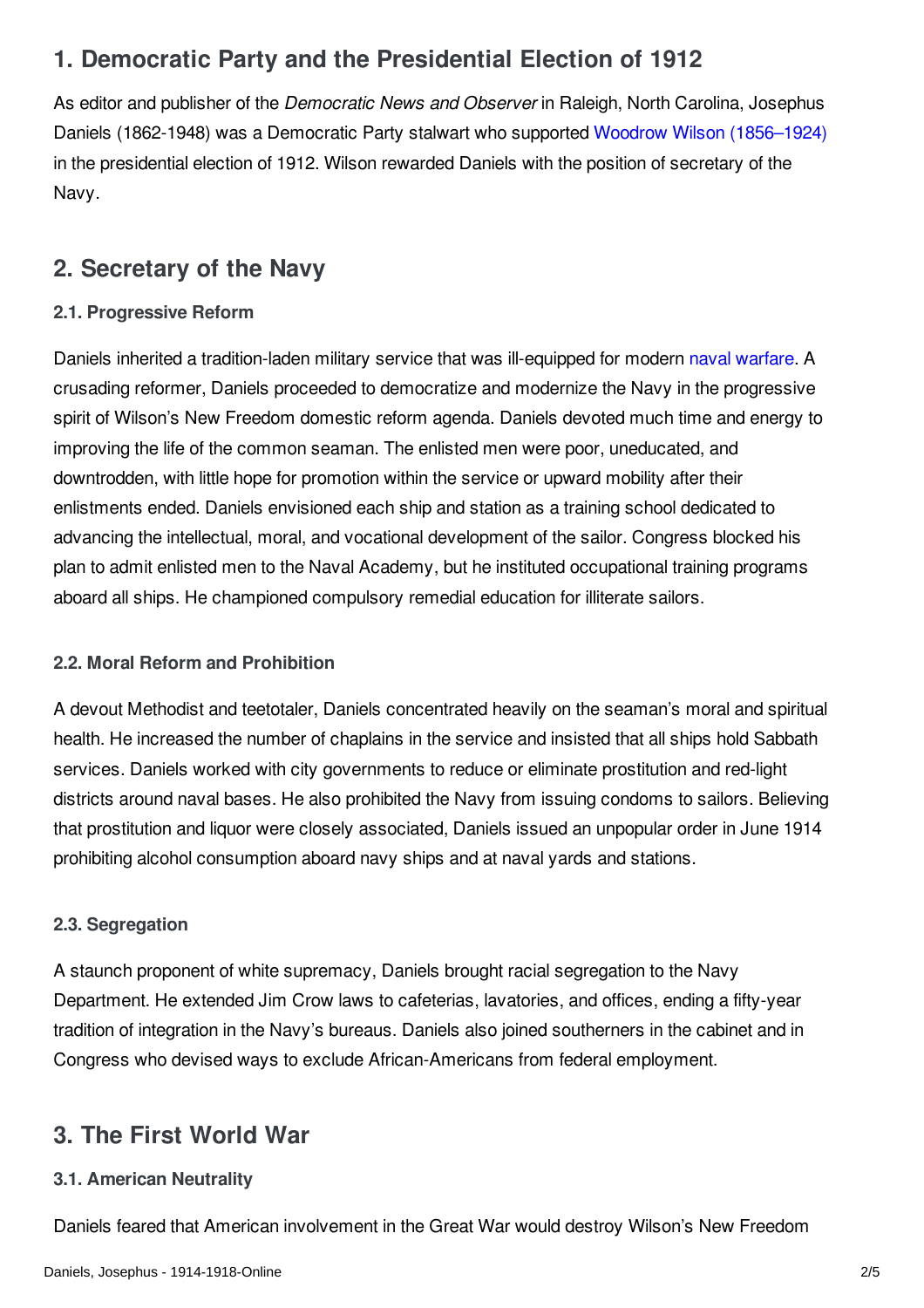reforms. He endorsed Wilson's policy of [neutrality](/article/neutrality) and actions in the *Arabic*, *[Lusitantia](/article/lusitania_sinking_of)*, and *[Sussex](/article/sussex_pledge)* crises, though he worried that the president's pro-British neutrality would eventually cause [Germany](/article/germany) to declare war on the [United](/article/united_states_of_america) States.

#### <span id="page-2-0"></span>**3.2. Preparedness**

Daniels viewed preparedness as a violation of neutrality and resisted pressure from Big Navy advocates for more [dreadnoughts](/article/dreadnought_hms), battle cruisers, and auxiliary ships. Germany's U-boat [campaign](/article/submarines_and_submarine_warfare) changed his mind and he gradually became a Big Navy proponent. In the Naval Appropriations Bill of 1915 Daniels secured funds for a chief of naval operations, naval aviation, and a naval reserve. The office of chief of naval operations gave the service a centralized command structure equivalent to the Army general staff. In July 1915, Daniels created the Naval Consulting Board to provide the Navy technical assistance on the problem of detecting and destroying submarines. In the Naval Act of 1916, Daniels proposed a massive naval construction program to create a two-ocean Navy comparable to those of Great [Britain](/article/great_britain) and Germany. He increased funding for naval construction, aviation, and anti-submarine defense in 1917, but never enough to satisfy critics who accused him of leaving the Navy unprepared for war.

#### <span id="page-2-1"></span>**3.3. Declaration of War and the Homefront**

Daniels remained one of the last cabinet members to endorse war, but he worked tirelessly to ensure victory once the United States entered the conflict. As a member of the Council of National Defense, he collaborated with Bernard Baruch [\(1870–1965\)](/index/names/118652958) and the War [Industries](/article/war_industries_board) Board against monopolists and [profiteers](/article/war_profiteers). He zealously protected the Navy's petroleum reserves from oil companies. He negotiated an agreement with Samuel Gompers [\(1850–1924\)](/index/names/118718088) to guarantee labor peace in naval plants. Capitalizing on his contacts in newspaper publishing, Daniels worked alongside [George](/index/names/124374980) Creel (1876–1953) and the Committee on Public Information to encourage voluntary press [censorship](/article/censorship), particularly of ship movements. Daniels maintained his concern for the moral and physical condition of naval personnel, prohibiting conscripts from brothels and working with local governments to shut down red-light districts near Navy training camps.

#### <span id="page-2-2"></span>**3.4. U-boat Campaign**

Daniels concentrated most of his energies on defeating the U-boat. Convinced that American consumer goods, war materiel, and ground troops would be required to win the war expeditiously, Daniels made the safe passage of merchant ships and soldiers his central focus. He expanded the naval construction program to give the Navy more ships. Recognizing that battleships and cruisers were not going to win the war in the Atlantic, Daniels shifted construction to emphasize destroyers, sub-chasers, and troop carriers. When the war began the United States had 300 ships; by war's end, it had more than 2,000. He convinced the British to lay a mine barrage in the North Sea to reduce the number of U-boats in the Atlantic. Between June and November 1918, the U.S. and British Navies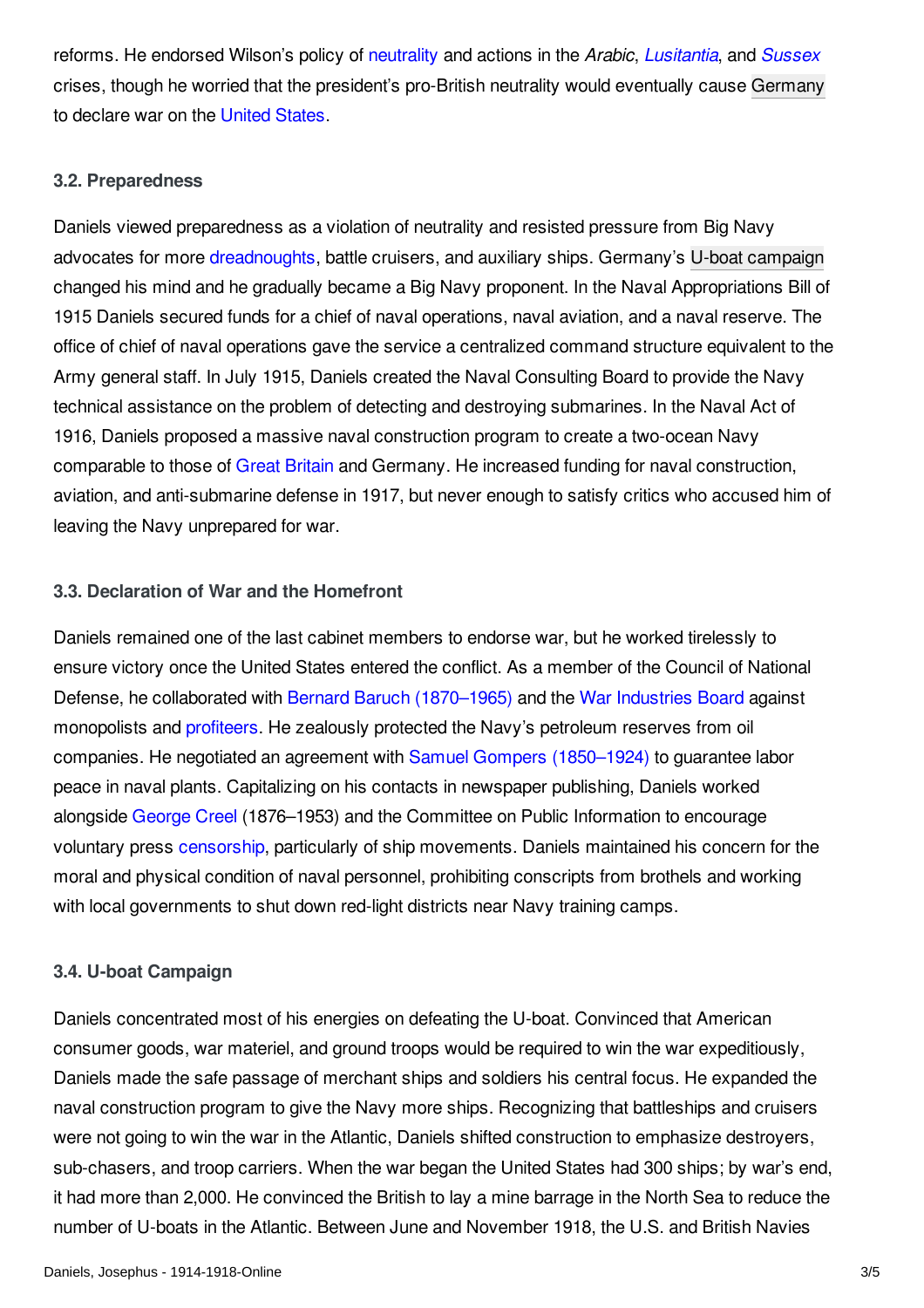laid 71,000 mines. Daniels also championed the convoy system to protect commercial shipping and troop transports. Daniels would claim after the war that one of the Navy's greatest accomplishments was the successful transportation of 2 million American soldiers to [France](/article/france).

# <span id="page-3-0"></span>**4. Postwar Career**

After the war, Daniels returned to the *News & Observer*, remaining active in the Democratic party. He served as ambassador to Mexico from 1933–1941. Daniels wrote two volumes on his time as secretary of the Navy: *The Wilson Era: Years of Peace, 1910-1917* (1946), and *The Wilson Era: Years of War, 1917-1923* (1947).

Daniel E. Worthington, The Papers of Abraham Lincoln

#### Section Editor: Lon [Strauss](http://encyclopedia.1914-1918-online.net/contributors/Lon_Strauss)

#### <span id="page-3-1"></span>**Selected Bibliography**

Craig, Lee A.: **[Josephus](http://encyclopedia.1914-1918-online.net/bibliography/5C5WMD26) Daniels. His life and times**, Chapel Hill 2013: University of North Carolina Press.

Daniels, Josephus: **The Wilson era. Years of war and after, [1917-1923](http://encyclopedia.1914-1918-online.net/bibliography/2WKPJ7KF)**, Chapel Hill 1946: University of North Carolina Press.

Daniels, Josephus: **The Wilson era. Years of peace, [1910-1917](http://encyclopedia.1914-1918-online.net/bibliography/MMDZHBA9)**, Chapel Hill 1944: University of North Carolina Press.

Garraty, John A. / Carnes, Mark C. / Betz, Paul (eds.): **American national [biography.](http://encyclopedia.1914-1918-online.net/bibliography/XHSEKVKX) Daniels, Josephus, volume 6**, New York 1999: Oxford University Press.

Morrison, Joseph L.: **[Josephus](http://encyclopedia.1914-1918-online.net/bibliography/S86VJD5N) Daniels. The small-d Democrat**, Chapel Hill 1966: University of North Carolina Press.

Yellin, Eric Steven: **Racism in the nation's service. [Government](http://encyclopedia.1914-1918-online.net/bibliography/KMMUJ79P) workers and the color line in Woodrow Wilson's America**, Chapel Hill 2013: University of North Carolina Press.

## <span id="page-3-2"></span>**Citation**

Worthington, Daniel E.: Daniels, Josephus , in: 1914-1918-online. International Encyclopedia of the First World War, ed. by Ute Daniel, Peter Gatrell, Oliver Janz, Heather Jones, Jennifer Keene, Alan Kramer, and Bill Nasson, issued by Freie Universität Berlin, Berlin 2014-10-08. **DOI**: [10.15463/ie1418.10105](http://dx.doi.org/10.15463/ie1418.10105).

#### **License**